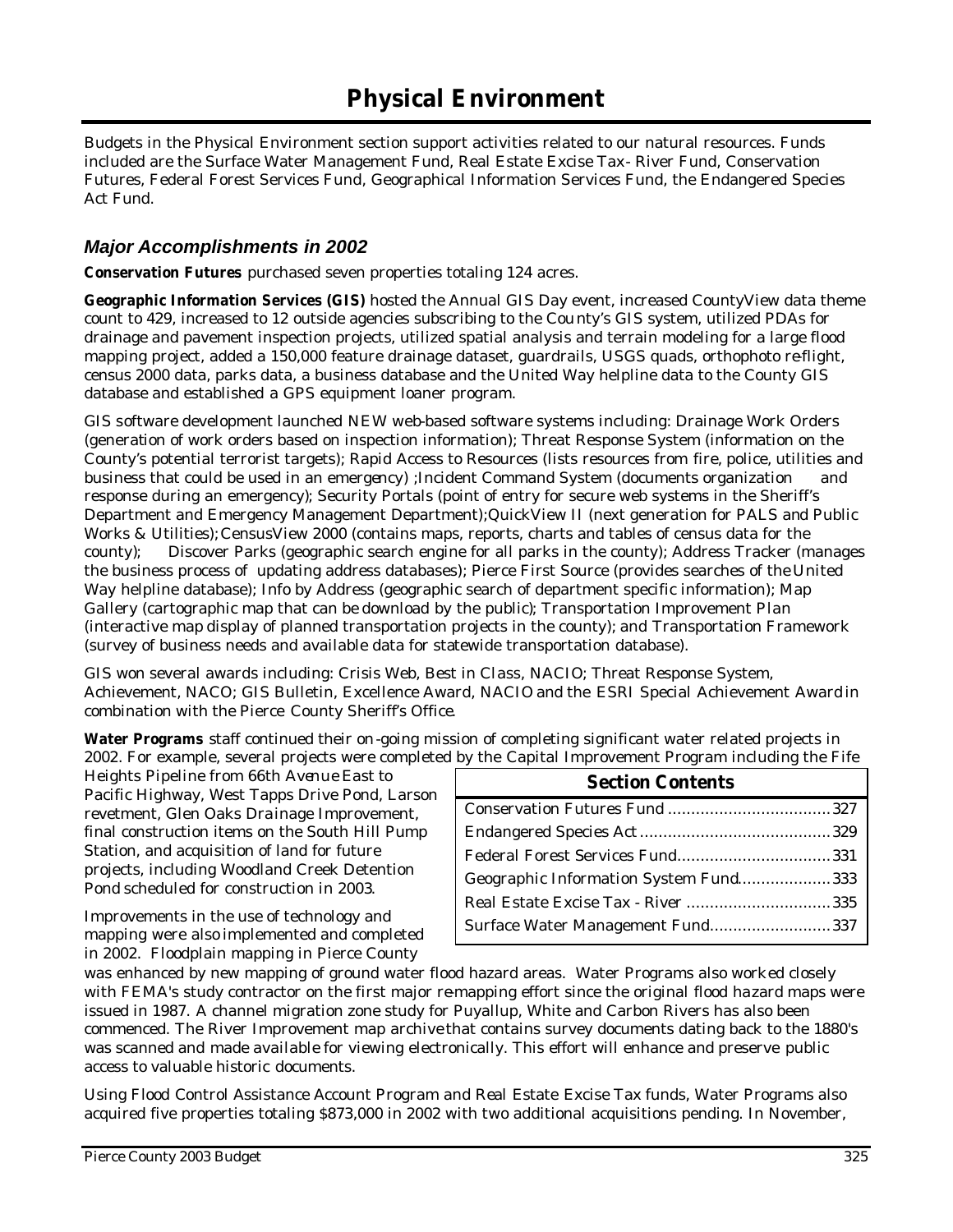the County was notified it had received an additional \$1.43 million from FEMA for the acquisition of several additional repetitive flood loss properties in 2003.

Also in 2002 Water Programs also created new Program Services section to consolidate natural resource management, planning, and permitting services. The new supervisor for Program Services assisted staff in issuing the draft and final basin plans and environmental impact statements and launched the public processes for the Gig Harbor and Clover Creek basins in 2002. Both plans were unanimously approved by the Planning Commission without amendment and with a recommendation to the Council for adoption. Staff also published the Mid Puyallup and Clear/Clarks Creek Basin Characterization reports, conducted public outreach and began Phase 2 work on both plans.

Program Services staff also provided 2496 Lead Entity support in WRIA 10/12 for submittal of four projects to the Salmon Recovery Funding Board. All four projects were funded with grants totaling \$1,885,947. The County also received \$990,000 of federal funding for the Soldiers' Setback Levee project and \$158,000 for the June Creek Culvert replacement project. Staff also acquired 40 acres of riparian/lakefront property on Crescent Lake and Crescent Creek, near Gig Harbor which boast some of the best remaining salmon habitat on Crescent Creek and supports runs of several species of salmon. Staff also published the Upper Puyallup Watershed Action Plan. The plan's purpose is to address sources of non-point water pollution such as agricultural activities (dairies), commercial and non -commercial forest management, storm water and erosion, on-site septic, habitat, recreation and other sources.

2002 was also a busy year for the Maintenance Division. Completed projects included: maintenance, construction and improvement of 179 Storm Drainage Pond Facilities, 8 major ditch systems, 2 major creeks, and 10 small works projects; 30 fencing repairs; 5 new chain-link fence projects (ponds); 4 miles of vegetation management along the Puyallup River; repair of 2 sections of levee along the Puyallup River; 3.5 miles of mowing, clearing and grading of river access roads; demolition and disposal of 3 repetitive flood-loss homes; elimination of 80 miles of Tansy and Hemlock and other weed control activities along the County's river system; and, addressed 259 citizen drainage inquiries in the field. In addition, Quarry staff conducted explosives magazine security; hauled road grading and coordinated the enclosure of 6 shop bays.

Water Programs Water Quality inspectors completed a total of 231 commercial/industrial inspections in 2002. Of those, 44% of the inspections meet the Best Management Practice requirements with no further action. The Water Quality section also took over a new function this year, Stormwater Maintenance Agreements required by the County's Stormwater Management Manual. 112 back-logged and 41 new agreements were received and logged for 2002 alone. Staff also tested several new monitoring technologies, and decided on a flow probe that is self-contained, easier to hide and less than 1/3 the cost of our older flow metering. These new probes will increase testing efficiency, reduce costs and provide better results.

| <b>DEPARTMENT BUDGETS</b>           |                       |                       |                           |                          |  |  |  |  |  |  |
|-------------------------------------|-----------------------|-----------------------|---------------------------|--------------------------|--|--|--|--|--|--|
| <b>Department Name</b>              | 2002<br><b>Budget</b> | 2003<br><b>Budget</b> | <b>Absolute</b><br>Change | <b>Percent</b><br>Change |  |  |  |  |  |  |
| <b>Conservation Futures Fund</b>    | 7,853,590<br>\$       | \$10,674,010          | \$2,820,420               | 35.9 %                   |  |  |  |  |  |  |
| <b>Endangered Species Act</b>       | 380,620               | 632,890               | 252,270                   | 66.3                     |  |  |  |  |  |  |
| <b>Federal Forest Services Fund</b> | 157,000               | 157,000               |                           |                          |  |  |  |  |  |  |
| Geographic Information System Fund  | 2,669,000             | 2,680,470             | 11.470                    | 0.4                      |  |  |  |  |  |  |
| Real Estate Excise Tax - River      | 1,536,350             | 2,058,600             | 522,250                   | 34.0                     |  |  |  |  |  |  |
| Surface Water Management Fund       | 16,515,270            | 17,967,340            | 1,452,070                 | 8.8                      |  |  |  |  |  |  |
| <b>Total Physical Environment</b>   | \$29,111,830          | \$34,170,310          | \$5,058,480               | 17.4 %                   |  |  |  |  |  |  |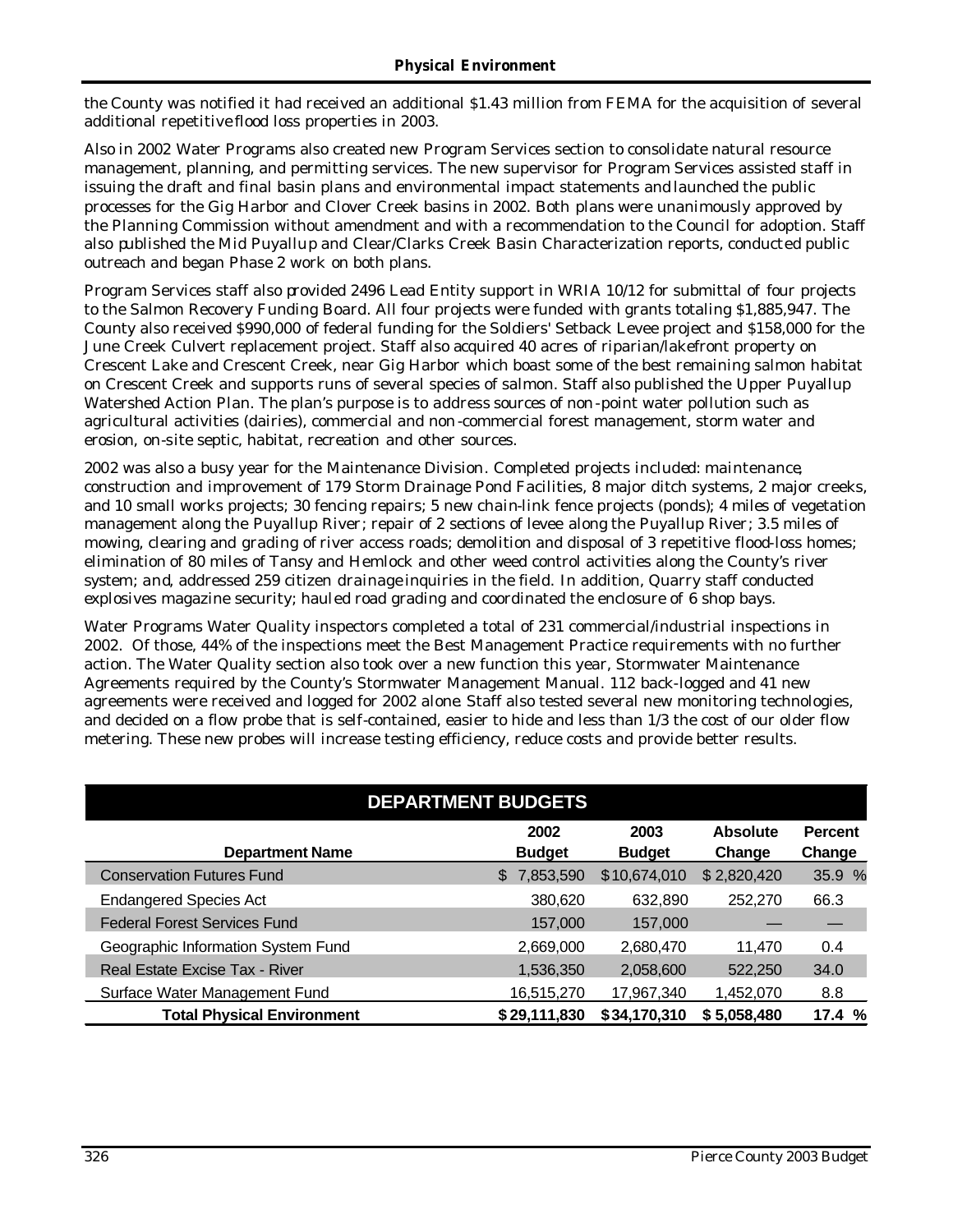# **Conservation Futures Fund**

*Special Revenue Fund*

**The mission of the Conservation Futures Program is to provide a reliable and predictable source of funds to help acquire interests in open space, habitat areas, wetlands, and farm, agricultural, and timberlands in unincorporated and incorporated areas of Pierce County.**

| <b>Departmental</b><br><b>Summary:</b> | Parks and Recreation Services manages the Conservation Futures Fund, which was<br>established by the County Council in 1991. The property tax levy is intended to<br>provide a reliable and predictable source of funds to help preserve open space in both                                                                          |
|----------------------------------------|--------------------------------------------------------------------------------------------------------------------------------------------------------------------------------------------------------------------------------------------------------------------------------------------------------------------------------------|
|                                        | the unincorporated and incorporated areas of the County. Open space land acquisition<br>applications for the use of this property tax levy are submitted by local jurisdictions<br>and citizens. Citizen and staff committees review all applications and recommend to<br>the Pierce County Council approval of qualifying projects. |

#### **Budget Highlights:** The Conservation Futures budget for 2003 is significantly over the 2002 budget. This budget uses over \$6.1 million in fund balance to procure several properties recommended by committee and approved by Council resolutions. These properties are listed on the next page.

In order to acquire all of these parcels in fiscal 2003, it may be necessary to obtain interim short-term financing (estimated at \$1,000,000).

|                                      | <b>FUNDING SOURCES</b>         |                                                                                                      |                 |                |                  |              |  |  |  |  |  |  |  |  |
|--------------------------------------|--------------------------------|------------------------------------------------------------------------------------------------------|-----------------|----------------|------------------|--------------|--|--|--|--|--|--|--|--|
|                                      | 2000<br><b>Actual</b>          | 2003<br>2001<br>2002<br><b>Absolute</b><br><b>Actual</b><br><b>Budget</b><br><b>Budget</b><br>Change |                 |                |                  |              |  |  |  |  |  |  |  |  |
| <b>Est Use Of Begin Fund Balance</b> | \$<br>$\overline{\phantom{m}}$ | S                                                                                                    | 4,968,170<br>\$ | 6,165,740<br>S | 1,197,570<br>\$. | $\%$<br>24.1 |  |  |  |  |  |  |  |  |
| Taxes                                | 2,383,971                      | 2,593,396                                                                                            | 2,730,420       | 2,853,270      | 122,850          | 4.5          |  |  |  |  |  |  |  |  |
| Intergovernmental Revenue            | 659                            | 118                                                                                                  |                 | 500,000        | 500,000          | $\infty$     |  |  |  |  |  |  |  |  |
| Miscellaneous Revenue                | 307,493                        | 273,850                                                                                              | 150,000         | 150,000        |                  |              |  |  |  |  |  |  |  |  |
| <b>Other Financing Sources</b>       | 4,035                          | 6,885                                                                                                | 5,000           | 1,005,000      | 1,000,000        | 20,000.0     |  |  |  |  |  |  |  |  |
| <b>Total</b>                         | \$2,696,158                    | \$2,874,249                                                                                          | ,853,590        | 10,674,010     | 2,820,420        | %<br>35.9    |  |  |  |  |  |  |  |  |

| <b>EXPENDITURES</b>       |    |                |    |                       |    |                       |    |                       |     |                           |                          |  |
|---------------------------|----|----------------|----|-----------------------|----|-----------------------|----|-----------------------|-----|---------------------------|--------------------------|--|
|                           |    | 2000<br>Actual |    | 2001<br><b>Actual</b> |    | 2002<br><b>Budget</b> |    | 2003<br><b>Budget</b> |     | <b>Absolute</b><br>Change | <b>Percent</b><br>Change |  |
| Salaries & Wages          | \$ | 35,064         | \$ | 41,566                | \$ | 56,340                | \$ | 57,200                | -\$ | 860                       | %<br>1.5                 |  |
| <b>Personnel Benefits</b> |    | 7.409          |    | 8,674                 |    | 12.770                |    | 13,310                |     | 540                       | 4.2                      |  |
| <b>Supplies</b>           |    | 1.907          |    | 1.195                 |    | 4,200                 |    | 800                   |     | (3,400)                   | (81.0)                   |  |
| Other Services & Charges  |    | 10.072         |    | 15.276                |    | 11.600                |    | 23.110                |     | 11.510                    | 99.2                     |  |
| <b>Capital Outlays</b>    |    | 362,326        |    | 920,628               |    | 3,948,960             |    | 6.600.000             |     | 2,651,040                 | 67.1                     |  |
| Debt Service-Principal    |    |                |    | 83,298                |    | 3,465,960             |    | 3,955,990             |     | 490.030                   | 14.1                     |  |
| Interest                  |    |                |    | 25,889                |    | 353,760               |    | 23,600                |     | (330, 160)                | (93.3)                   |  |
| <b>Total</b>              | \$ | 416,778        | S  | 1,096,526             | S  | 7,853,590             | S. | 10,674,010            | S.  | 2,820,420                 | %<br>35.9                |  |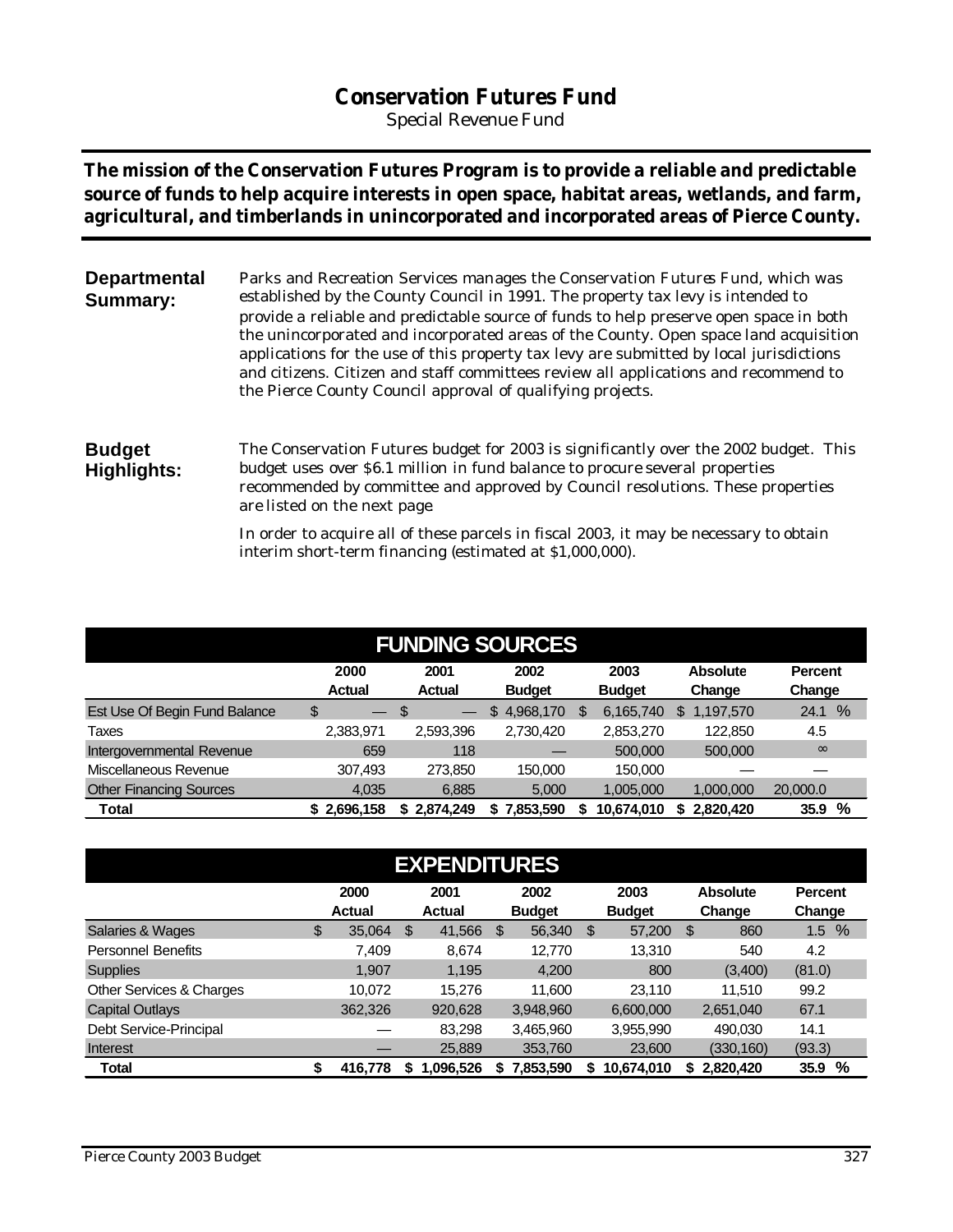#### *Conservation Futures Fund*

|                                          | <b>PROJECT SUMMARY</b> |  |    |                 |    |                 |    |               |                          |  |  |  |
|------------------------------------------|------------------------|--|----|-----------------|----|-----------------|----|---------------|--------------------------|--|--|--|
|                                          |                        |  |    | <b>Expended</b> |    |                 |    |               | Outstanding              |  |  |  |
|                                          | <b>Total</b>           |  |    | through         |    | 2002            |    | 2003          | <b>Long Term</b>         |  |  |  |
| <b>Project Name</b>                      | <b>Project Cost</b>    |  |    | 12/31/2001      |    | <b>Estimate</b> |    | <b>Budget</b> | <b>Obligations</b>       |  |  |  |
| 1999 Project List - Resolution R99-128   |                        |  |    |                 |    |                 |    |               |                          |  |  |  |
| Schibig-Lakeview Nature Preserve         | 623,670<br>\$          |  | \$ | 296,110         | \$ | 109,190         | \$ | 218,370 \$    |                          |  |  |  |
| <b>Wapato Hills</b>                      | 3,225,470              |  |    | 11,850          |    |                 |    | 3,213,620     |                          |  |  |  |
| 2000 Project List - Resolution R2000-155 |                        |  |    |                 |    |                 |    |               |                          |  |  |  |
| Sehmel Homestead Park                    | 2,497,530              |  |    | 8,600           |    | 1,956,330       |    | 532,600       |                          |  |  |  |
| 2001 Project List - Resolution R2001-152 |                        |  |    |                 |    |                 |    |               |                          |  |  |  |
| <b>Muck Creek</b>                        | 818,440                |  |    | 380             |    | 818,060         |    |               |                          |  |  |  |
| <b>Pollock Addition</b>                  | 3,780                  |  |    | 380             |    | 3,400           |    |               |                          |  |  |  |
| <b>Cirque/Bridgeport Adddition</b>       | 491,480                |  |    | 380             |    | 491,100         |    |               |                          |  |  |  |
| <b>Hylebos Creek</b>                     | 250,380                |  |    | 380             |    | 250,000         |    |               |                          |  |  |  |
| <b>Puget Creek Beach</b>                 | 406,370                |  |    | 380             |    | 405,990         |    |               | $\overline{\phantom{0}}$ |  |  |  |
| <b>McDermott Point</b>                   | 3,980                  |  |    | 380             |    | 3,600           |    |               |                          |  |  |  |
| <b>Parkland Prairie Addition</b>         | 56,663                 |  |    | 353             |    | 56,310          |    |               | $\overline{\phantom{0}}$ |  |  |  |
| Hopp Farm                                | 2,903,600              |  |    |                 |    | 603,600         |    | 2,300,000     |                          |  |  |  |
| West Milton Nature Preserve 2            | 49,110                 |  |    |                 |    | 49,110          |    |               | $\equiv$                 |  |  |  |
| <b>Wetland Replacement</b>               | 173,010                |  |    |                 |    | 173,010         |    |               |                          |  |  |  |
| 2002 Project List - Proposed             |                        |  |    |                 |    |                 |    |               |                          |  |  |  |
| <b>Cross Property</b>                    | 938,342                |  |    |                 |    |                 |    | 938,342       |                          |  |  |  |
| Fairfax Town Site                        | 75,000                 |  |    |                 |    |                 |    | 75,000        | $\overline{\phantom{0}}$ |  |  |  |
| Fife Heights Trail                       | 20,600                 |  |    |                 |    |                 |    | 20,600        |                          |  |  |  |
| <b>Flett Wetland Property</b>            | 226,987                |  |    |                 |    |                 |    | 226,987       | $\overline{\phantom{0}}$ |  |  |  |
| Kobayashi Preserve                       | 360,000                |  |    |                 |    |                 |    | 360,000       |                          |  |  |  |
| <b>Manke Property</b>                    | 665,000                |  |    |                 |    |                 |    | 665,000       | $\overline{\phantom{0}}$ |  |  |  |
| Naches Trail Preserve                    | 378,140                |  |    |                 |    |                 |    | 378,140       |                          |  |  |  |
| Northwest Trek Wildlife Park Land Acq    | 300,000                |  |    |                 |    |                 |    | 300,000       | $\equiv$                 |  |  |  |
| Swan Creek Forest Land Conservation      | 477,420                |  |    |                 |    |                 |    | 477,420       |                          |  |  |  |
| West Milton Nature Preserve 3            | 105,266                |  |    |                 |    |                 |    | 105,266       | $\equiv$                 |  |  |  |
| <b>Wohlford Farm</b>                     | 666,660                |  |    |                 |    |                 |    | 666,660       |                          |  |  |  |
| Unallocated:                             |                        |  |    |                 |    |                 |    | 86,585        | $\overline{\phantom{0}}$ |  |  |  |
| <b>Project Totals</b>                    | 11,503,483             |  |    | 319,193         |    | 4,919,700       |    | 10,564,590    |                          |  |  |  |
| <b>Administration/Open Space Plan</b>    |                        |  |    |                 |    | 78,770          |    | 94,420        | $\equiv$                 |  |  |  |
| <b>Debt Issuance Costs</b>               |                        |  |    |                 |    |                 |    | 15,000        |                          |  |  |  |
| <b>Total</b>                             | \$                     |  | \$ |                 |    | \$4,998,470     |    | \$10,674,010  | \$                       |  |  |  |

| <b>STAFFING SUMMARY</b>                                                                                                   |      |      |      |      |      |      |  |  |  |  |  |  |
|---------------------------------------------------------------------------------------------------------------------------|------|------|------|------|------|------|--|--|--|--|--|--|
| 2003<br>1998<br>1999<br>2000<br>2002<br>2001<br><b>FTE</b><br><b>FTE</b><br><b>FTE</b><br><b>FTE</b><br><b>FTE</b><br>FTE |      |      |      |      |      |      |  |  |  |  |  |  |
| Planner                                                                                                                   | 0.50 | 0.50 | 0.50 | 0.50 | 0.50 | 0.50 |  |  |  |  |  |  |
| <b>Office Assistant</b>                                                                                                   | 0.50 | 0.50 | 0.50 | 0.50 | 0.50 | 0.50 |  |  |  |  |  |  |
| <b>Total</b>                                                                                                              | 1.00 | 1.00 | 1.00 | 1.00 | 1.00 | 1.00 |  |  |  |  |  |  |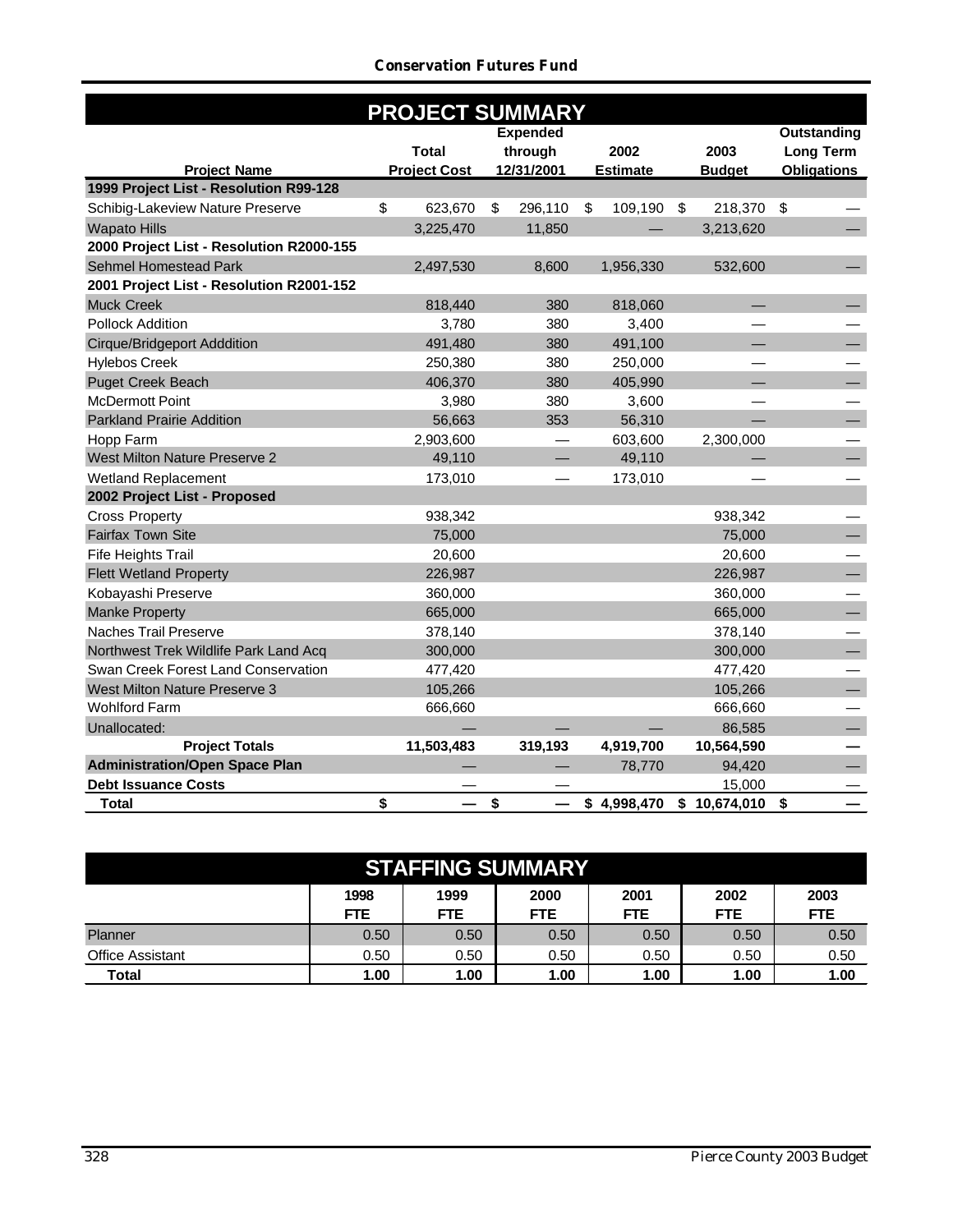# **Endangered Species Act**

*Special Revenue Fund*

**Departmental Summary:** In response to the Endangered Species Act a fund has been established to track programs and grants that are not associated with any County department's "normal" operations. The fund will vary in size as a result of the opportunities available at any one time.

**Budget Highlights:** The 2003 budget for the Endangered Species Act fund reflects two grant funded activities: 1) the continuation of Salmon Recovery Lead Entity; and 2) the Near Shore Salmon Survey. In addition, \$200,000 in fund balance has been appropriated as match to a private donation in the same amount for a Habitat Program, and another \$100,000 in fund balance has been appropriated for potential match in expectation of future ESA related grants.

| <b>FUNDING SOURCES</b>         |    |                                                                                                                               |     |          |  |         |  |         |   |           |                  |  |
|--------------------------------|----|-------------------------------------------------------------------------------------------------------------------------------|-----|----------|--|---------|--|---------|---|-----------|------------------|--|
|                                |    | 2003<br>2000<br>2001<br>2002<br><b>Absolute</b><br><b>Actual</b><br><b>Actual</b><br><b>Budget</b><br><b>Budget</b><br>Change |     |          |  |         |  |         |   |           |                  |  |
| Est Use Of Begin Fund Balance  | \$ | $\overline{\phantom{0}}$                                                                                                      | -\$ | $-$      |  | 225,000 |  | 327,390 | S | 102.390   | Change<br>45.5 % |  |
| Intergovernmental Revenue      |    | 796.705                                                                                                                       |     | 982.238  |  | 155.620 |  | 105.500 |   | (50, 120) | (32.2)           |  |
| Miscellaneous Revenue          |    |                                                                                                                               |     |          |  |         |  | 200,000 |   | 200,000   | $\infty$         |  |
| <b>Other Financing Sources</b> |    | 257,000                                                                                                                       |     | 317.501  |  |         |  |         |   |           |                  |  |
| Total                          |    | .053,705                                                                                                                      |     | .299.739 |  | 380.620 |  | 632,890 |   | 252,270   | %<br>66.3        |  |

| <b>EXPENDITURES</b>       |    |               |   |               |    |               |   |               |    |                 |                |  |
|---------------------------|----|---------------|---|---------------|----|---------------|---|---------------|----|-----------------|----------------|--|
|                           |    | 2000          |   | 2001          |    | 2002          |   | 2003          |    | <b>Absolute</b> | <b>Percent</b> |  |
|                           |    | <b>Actual</b> |   | <b>Actual</b> |    | <b>Budget</b> |   | <b>Budget</b> |    | Change          | Change         |  |
| Salaries & Wages          | \$ | 63,688        | S | 56,277        | \$ | 41.540        | S | 41,810        | S  | 270             | $\%$<br>0.6    |  |
| <b>Personnel Benefits</b> |    | 14.514        |   | 13.334        |    | 9,080         |   | 9,220         |    | 140             | 1.5            |  |
| <b>Supplies</b>           |    | 194           |   | 1,655         |    |               |   |               |    |                 |                |  |
| Other Services & Charges  |    | 181.597       |   | 91.846        |    | 330,000       |   | 581,860       |    | 251.860         | 76.3           |  |
| Capital Outlays           |    | 645,500       |   | 935,520       |    |               |   |               |    |                 |                |  |
| Total                     |    | 905,493       |   | 1.098.632     |    | 380.620       |   | 632.890       | \$ | 252,270         | %<br>66.3      |  |

| <b>STAFFING SUMMARY</b>                                                                                             |  |  |  |  |      |      |  |  |  |  |  |
|---------------------------------------------------------------------------------------------------------------------|--|--|--|--|------|------|--|--|--|--|--|
| 1998<br>2003<br>1999<br>2000<br>2001<br>2002<br><b>FTE</b><br><b>FTE</b><br>FTE<br>FTE.<br><b>FTE</b><br><b>FTE</b> |  |  |  |  |      |      |  |  |  |  |  |
| <b>Environmental Biologist</b>                                                                                      |  |  |  |  | 0.60 | 0.50 |  |  |  |  |  |
| Planner                                                                                                             |  |  |  |  |      | 0.10 |  |  |  |  |  |
| <b>Administrative Aide</b>                                                                                          |  |  |  |  | 0.02 | 0.02 |  |  |  |  |  |
| Total                                                                                                               |  |  |  |  | 0.62 | 0.62 |  |  |  |  |  |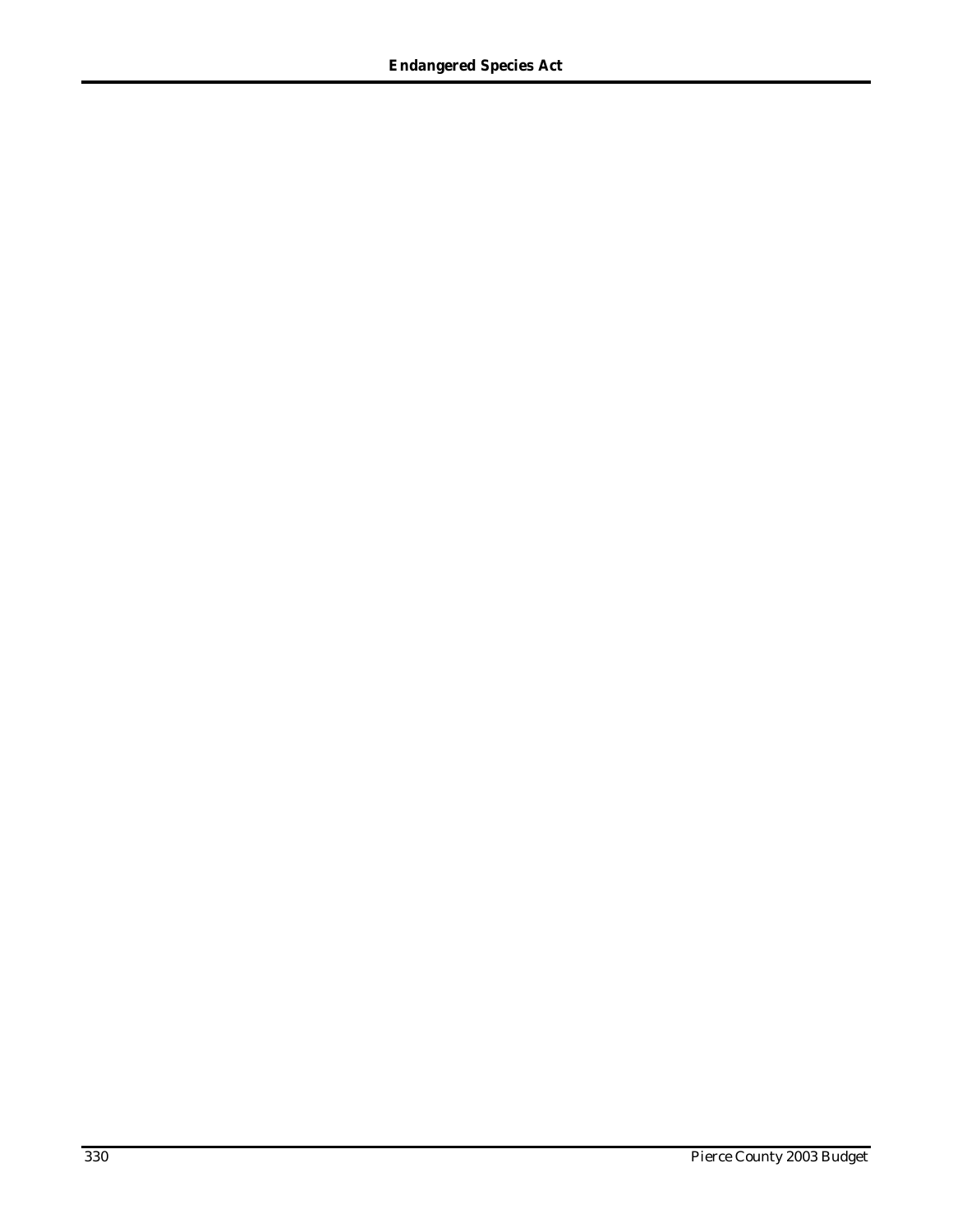# **Federal Forest Services Fund**

*Special Revenue Fund*

| <b>Departmental</b><br>Summary: | This fund is used to account for the revenues received from federal forestry<br>distributions made to Pierce County (Title III). These monies can only be expended<br>for specific purposes enumerated in federal law, and can only be used on or to benefit<br>federal forest lands. |
|---------------------------------|---------------------------------------------------------------------------------------------------------------------------------------------------------------------------------------------------------------------------------------------------------------------------------------|
| <b>Budget</b><br>Highlights:    | The recommended budget for 2003 funds two eligible activities:                                                                                                                                                                                                                        |
|                                 | b) Cooperative Extension Forestry Education Program  45,800<br>The budget also contains an unallocated \$6,200 to be utilized if the above programs                                                                                                                                   |

| <b>FUNDING SOURCES</b>    |  |                          |  |                          |  |               |  |               |  |                 |                |
|---------------------------|--|--------------------------|--|--------------------------|--|---------------|--|---------------|--|-----------------|----------------|
|                           |  | 2000<br><b>Actual</b>    |  | 2001                     |  | 2002          |  | 2003          |  | <b>Absolute</b> | <b>Percent</b> |
|                           |  |                          |  | <b>Actual</b>            |  | <b>Budget</b> |  | <b>Budget</b> |  | Change          | Change         |
| Intergovernmental Revenue |  |                          |  | $\overline{\phantom{m}}$ |  | 157.000       |  | 157,000       |  |                 | $\%$           |
| Total                     |  | $\overline{\phantom{m}}$ |  |                          |  | 157.000       |  | 157.000       |  |                 | %              |

(especially Sheriff Search and Rescue) are in need of additional funding.

| <b>PROGRAM EXPENDITURES</b>      |            |            |   |               |  |               |  |                 |                |
|----------------------------------|------------|------------|---|---------------|--|---------------|--|-----------------|----------------|
|                                  | 2002       | 2003       |   | 2002          |  | 2003          |  | <b>Absolute</b> | <b>Percent</b> |
|                                  | <b>FTE</b> | <b>FTE</b> |   | <b>Budget</b> |  | <b>Budget</b> |  | Change          | Change         |
| <b>Sheriff Search And Rescue</b> |            |            | S | 157.000       |  | 105,000       |  | (52,000)        | $(33.1)$ %     |
| Coop Ext Forestry Education      |            |            |   |               |  | 45,800        |  | 45,800          | $\infty$       |
| <b>Unallocated Funds</b>         |            |            |   |               |  | 6.200         |  | 6,200           | $\infty$       |
| Total                            |            |            |   | 157.000       |  | 157.000       |  |                 | %<br>$\infty$  |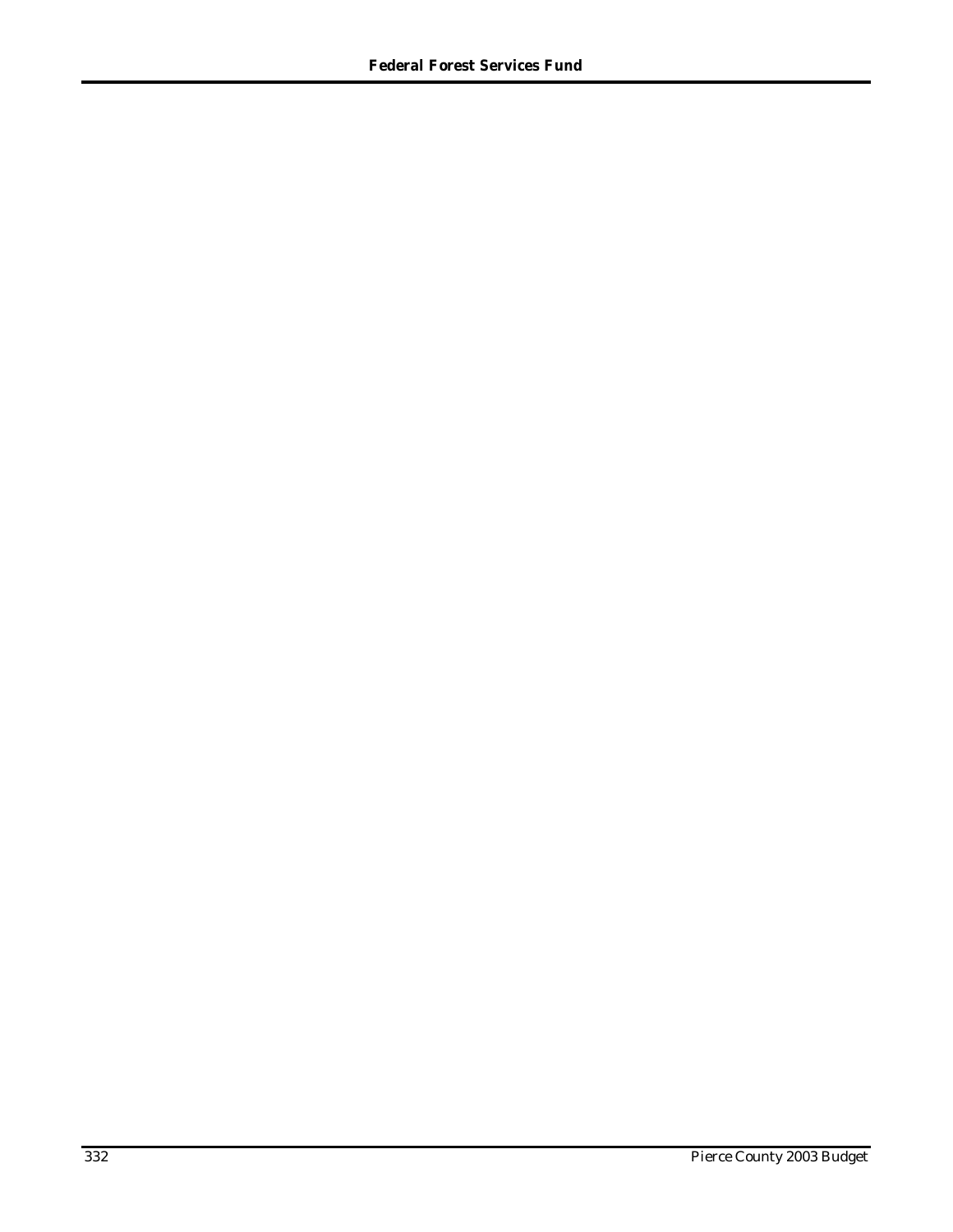*Special Revenue Fund*

| <b>Departmental</b><br><b>Summary:</b> | system. | Pierce County uses geographic information to perform a variety of activities related to<br>property assessment, planning, public works, voter registration, health and<br>emergency services, and numerous other tasks. The information is both graphic<br>(maps) and non-graphic (manual and automated tabular files). The GIS project is<br>funded to provide staff, hardware, software, and support resources to client<br>departments who utilize GIS services and are participating in development of the |
|----------------------------------------|---------|----------------------------------------------------------------------------------------------------------------------------------------------------------------------------------------------------------------------------------------------------------------------------------------------------------------------------------------------------------------------------------------------------------------------------------------------------------------------------------------------------------------|
| <b>Budget</b>                          |         | The 2003 G.I.S. budget includes the following items of note:                                                                                                                                                                                                                                                                                                                                                                                                                                                   |
| <b>Highlights:</b>                     | a)      | The continuation of the orthophotography project;                                                                                                                                                                                                                                                                                                                                                                                                                                                              |
|                                        | b)      | Professional services for parcel data base alignment with the orthos;                                                                                                                                                                                                                                                                                                                                                                                                                                          |
|                                        | C)      | County-wide software acquisition, system maintenance support, and server<br>rentals; and                                                                                                                                                                                                                                                                                                                                                                                                                       |
|                                        | d)      | Normal inflationary increases.                                                                                                                                                                                                                                                                                                                                                                                                                                                                                 |

#### **Performance Measures**

- 1) Geographic Information Services (GIS) will complete an interactive geographic survey control web site by April 1, 2003, that demonstrates the benefits of GIS technology and provides public access to geograph ic survey coordinates. (Goals A, D, G, H)
- 2) Geographic Information Services (GIS) will implement a County-wide color infrared ortho-photography database by June 1, 2003. (Goals A, D, G, H)

| <b>FUNDING SOURCES</b>         |                       |                                |                       |                       |                           |                          |
|--------------------------------|-----------------------|--------------------------------|-----------------------|-----------------------|---------------------------|--------------------------|
|                                | 2000<br><b>Actual</b> | 2001<br><b>Actual</b>          | 2002<br><b>Budget</b> | 2003<br><b>Budget</b> | <b>Absolute</b><br>Change | <b>Percent</b><br>Change |
| Est Use Of Begin Fund Balance  | \$                    | S.<br>$\overline{\phantom{m}}$ | 713,920<br>\$         | 924,040               | 210,120<br>S              | 29.4 %                   |
| Intergovernmental Revenue      | 66.486                | 66.587                         | 24,000                |                       | (24,000)                  | (100.0)                  |
| <b>Charges For Services</b>    | 163,033               | 302,977                        | 296,080               | 276,430               | (19,650)                  | (6.6)                    |
| Miscellaneous Revenue          | 144                   | 61.750                         | 90,000                |                       | (90,000)                  | (100.0)                  |
| <b>Other Financing Sources</b> | 2,111,494             | 2,033,600                      | 1,545,000             | 1,480,000             | (65,000)                  | (4.2)                    |
| Total                          | \$2,341,157           | 2,464,914                      | 2,669,000             | 2,680,470             | 11.470                    | %<br>0.4                 |

| <b>PROGRAM EXPENDITURES</b> |                    |                    |                       |                       |                           |                          |  |
|-----------------------------|--------------------|--------------------|-----------------------|-----------------------|---------------------------|--------------------------|--|
|                             | 2002<br><b>FTE</b> | 2003<br><b>FTE</b> | 2002<br><b>Budget</b> | 2003<br><b>Budget</b> | <b>Absolute</b><br>Change | <b>Percent</b><br>Change |  |
| Administration              | 2.00               | 2.00               | 746.330<br>\$         | 672,640               | (73,690)<br>\$.           | $(9.9)$ %                |  |
| Pierce Responder Systems    |                    |                    | 47.310                |                       | (47,310)                  | (100.0)                  |  |
| Data Shift Project          |                    |                    | 70.940                | 22,100                | (48, 840)                 | (68.8)                   |  |
| Database Development        | 16.00              | 16.00              | 1,691,020             | 1,781,130             | 90,110                    | 5.3                      |  |
| Orthophotography/Contours   |                    |                    | 113,400               | 204,600               | 91,200                    | 80.4                     |  |
| Total                       | 18.00              | 18.00              | \$2,669,000           | 2,680,470             | 11,470                    | %<br>0.4                 |  |

*Pierce County 2003 Budget 333*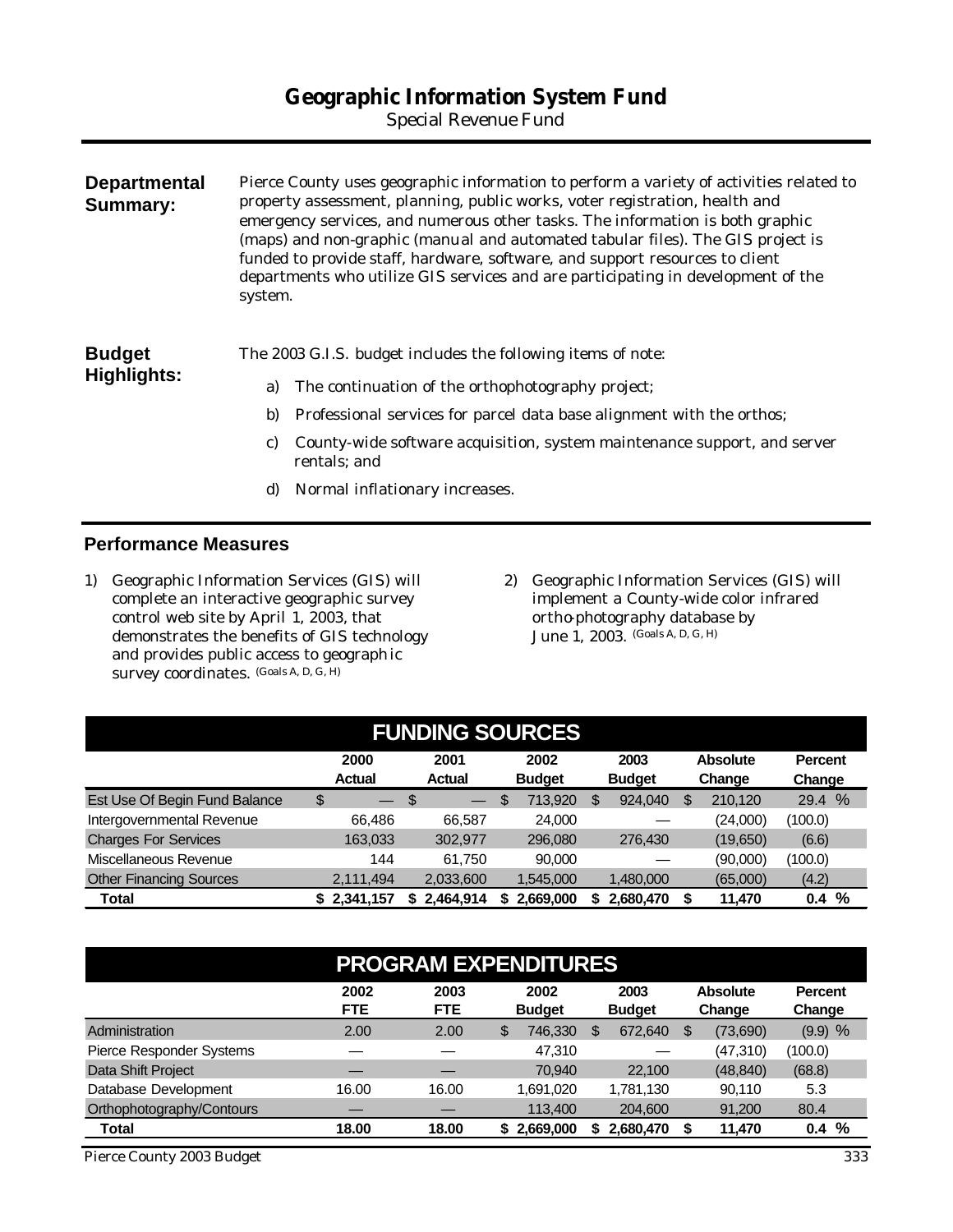#### *Geographic Information System Fund*

| <b>STAFFING SUMMARY</b>        |                    |                    |                    |                    |                    |                    |  |
|--------------------------------|--------------------|--------------------|--------------------|--------------------|--------------------|--------------------|--|
|                                | 1998<br><b>FTE</b> | 1999<br><b>FTE</b> | 2000<br><b>FTE</b> | 2001<br><b>FTE</b> | 2002<br><b>FTE</b> | 2003<br><b>FTE</b> |  |
| <b>GIS Manager</b>             | 1.00               | 1.00               | 1.00               | 1.00               | 1.00               | 1.00               |  |
| Information Tech Spec          | 8.00               | 8.00               | 10.00              | 12.00              | 11.00              | 11.00              |  |
| <b>GIS Technician</b>          | 8.00               | 8.00               | 6.00               | 4.00               | 5.00               | 5.00               |  |
| <b>GIS Project Coordinator</b> |                    |                    | 1.00               | 1.00               | 1.00               | 1.00               |  |
| <b>Office Assistant</b>        | 1.00               | 1.00               | 1.00               | 1.00               |                    |                    |  |
| Total                          | 18.00              | 18.00              | 19.00              | 19.00              | 18.00              | 18.00              |  |

| <b>WORKLOAD SERVICE DATA</b>       |                           |                       |                |                |                |                         |                         |  |
|------------------------------------|---------------------------|-----------------------|----------------|----------------|----------------|-------------------------|-------------------------|--|
|                                    | Unit of<br><b>Measure</b> | 1998<br><b>Actual</b> | 1999<br>Actual | 2000<br>Actual | 2001<br>Actual | 2002<br><b>Estimate</b> | 2003<br><b>Estimate</b> |  |
| <b>GIS Data Storage</b>            | Gigabytes                 | 14                    | 18             | 480            | 520            | 650                     | 650                     |  |
| CountyView Users                   | Persons                   | 250                   | 310            | 350            | 370            | 500                     | 500                     |  |
| <b>Application Development</b>     | <b>Hours</b>              | 8,000                 | 10,000         | 9,000          | 11,000         | 14,600                  | 13,520                  |  |
| Support/Training                   | <b>Hours</b>              | 2,000                 | 6.000          | 2.000          | 2,000          | 2.200                   | 8,320                   |  |
| DataBase Construction/Maint.       | <b>Hours</b>              | 24,000                | 20,000         | 25,000         | 25,000         | 26,000                  | 13,520                  |  |
| Data Requests Processed            | Number                    | 193                   | 140            | 105            | 120            | 80                      | 100                     |  |
| Internet Visitors to GIS web sites | <b>Unique Visitors</b>    | 43,000                | 105.000        | 225,980        | 350,000        | 420,000                 | 600,000                 |  |
| Intranet Visitors to GIS web sites | <b>Unique Visitors</b>    |                       |                |                |                | 5,000                   | 20,000                  |  |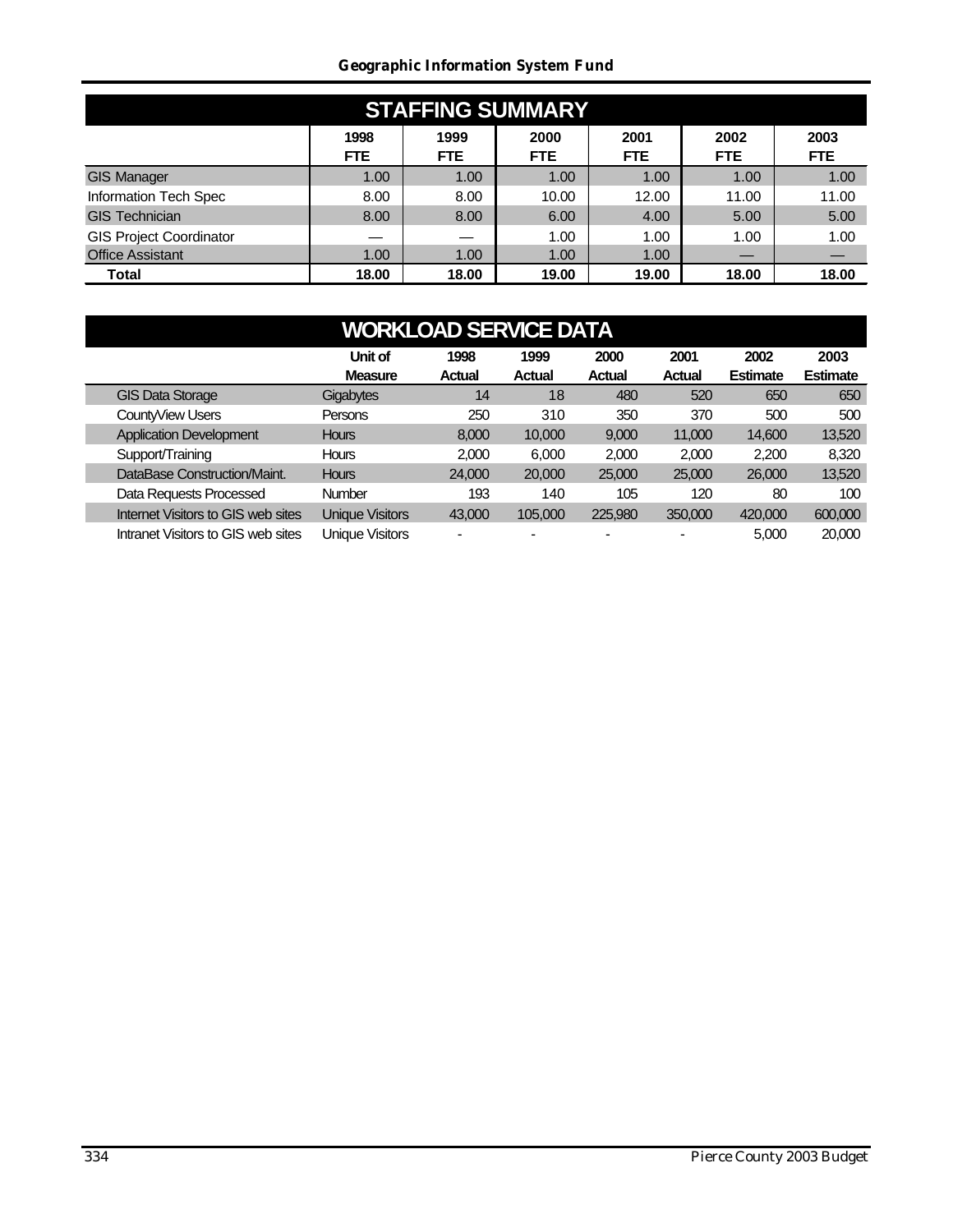# **Real Estate Excise Tax - River**

*Special Revenue Fund*

**The mission of the Water Programs division is to provide comprehensive storm drainage systems which minimize economic loss and enhance water quality; to maintain the flood control capacity in the Puyallup, White and Carbon Rivers; to coordinate and facilitate planning and construction of the community's drinking water supply consistent with Pierce County's Coordinated Water System and Comprehensive Plans.** 

| <b>Departmental</b><br><b>Summary:</b> | The revenue for this fund is derived from a portion (currently 25%) of the first<br>one-quarter of one percent tax imposed on the sale of real property situated in the<br>unincorporated areas of Pierce County. The monies are used for river improvement<br>capital projects, as identified in the Puyallup River Basin Comprehensive Flood<br>Control Management Plan. |
|----------------------------------------|----------------------------------------------------------------------------------------------------------------------------------------------------------------------------------------------------------------------------------------------------------------------------------------------------------------------------------------------------------------------------|
| <b>Budget</b><br>Highlights:           | The 2003 R.E.E.T. - River budget is 34% above the 2002 level. The main reason for<br>this steep increase is the fact that the 2003 budget includes the design work for a<br>Setback Levee near the Soldiers Home in Orting (\$600,000 State Salmon grant).                                                                                                                 |
|                                        | This budget will require us to use almost \$594,000 in prior fund surplus to finance<br>these activities and match the grant.                                                                                                                                                                                                                                              |

| <b>FUNDING SOURCES</b>        |                       |                       |                       |                       |                           |                          |
|-------------------------------|-----------------------|-----------------------|-----------------------|-----------------------|---------------------------|--------------------------|
|                               | 2000<br><b>Actual</b> | 2001<br><b>Actual</b> | 2002<br><b>Budget</b> | 2003<br><b>Budget</b> | <b>Absolute</b><br>Change | <b>Percent</b><br>Change |
| Est Use Of Begin Fund Balance | \$<br>$-$ \$          |                       | \$.<br>400,850        | 593,600               | 192.750<br>S              | $\%$<br>48.1             |
| Taxes                         | 968.217               | 1.147.502             | 1.050.000             | 1,050,000             |                           |                          |
| Intergovernmental Revenue     | 67.795                | 4.948                 | 85,500                | 415,000               | 329,500                   | 385.4                    |
| Total                         | 1.036.012             | 1,152,450<br>S.       | 1,536,350<br>\$       | 2.058.600             | 522.250                   | 34.0%                    |

|                                          | <b>PROGRAM EXPENDITURES</b> |                    |                       |                       |                           |                          |
|------------------------------------------|-----------------------------|--------------------|-----------------------|-----------------------|---------------------------|--------------------------|
|                                          | 2002<br><b>FTE</b>          | 2003<br><b>FTE</b> | 2002<br><b>Budget</b> | 2003<br><b>Budget</b> | <b>Absolute</b><br>Change | <b>Percent</b><br>Change |
| <b>Administration &amp; Tech Support</b> | 1.79                        | 1.97               | 713.350               | 1.214.700             | 501.350                   | 70.3 %                   |
| Basin Plan & Land Acquisition            |                             | –                  | 823.000               | 843.900               | 20,900                    | 2.5                      |
| <b>Total</b>                             | 1.79                        | 1.97               | 1.536.350             | 2.058.600             | 522.250                   | 34.0%                    |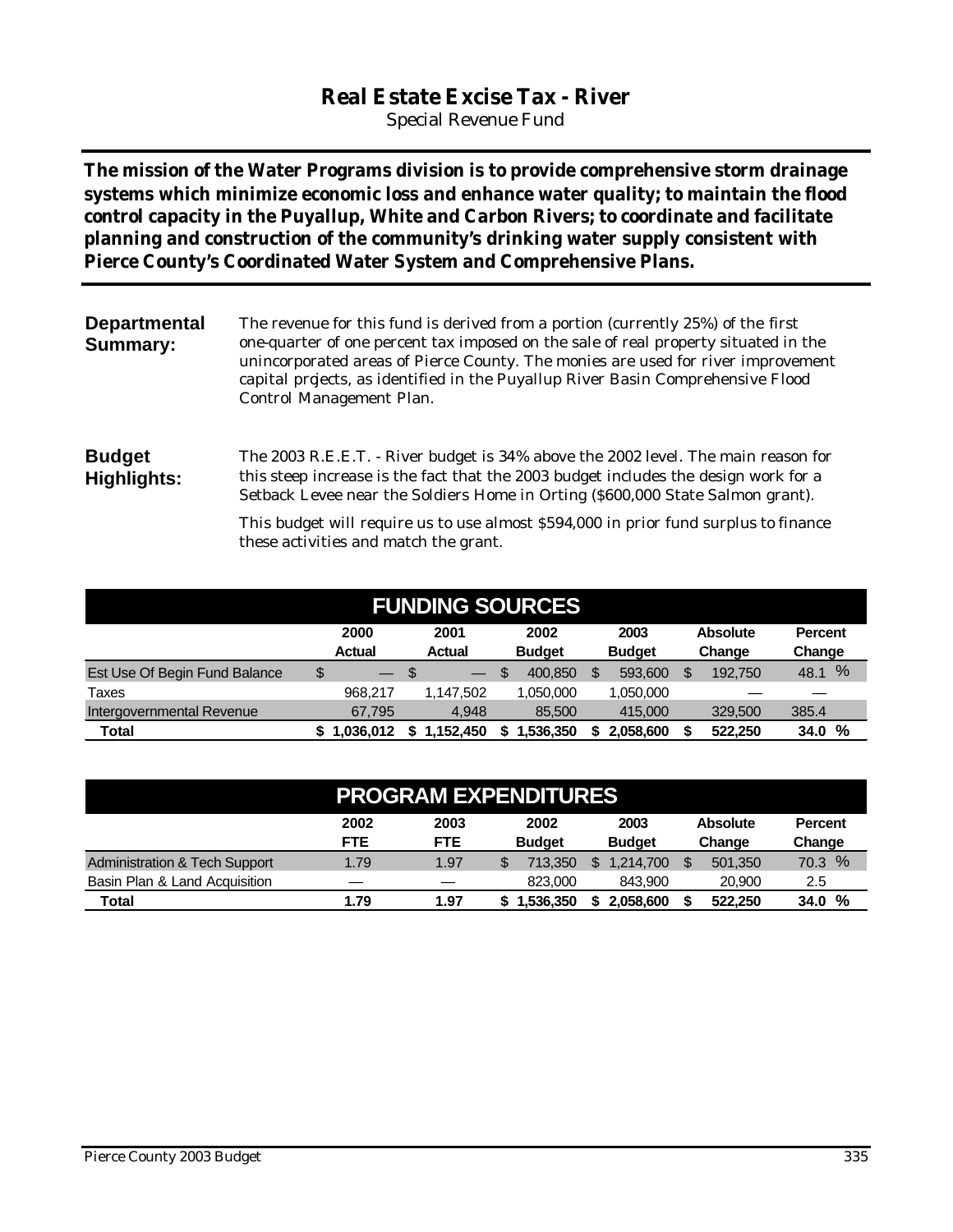| <b>Real Estate Excise Tax -River</b> |  |  |
|--------------------------------------|--|--|
|                                      |  |  |

| <b>STAFFING SUMMARY</b>        |                    |                    |                    |                    |                    |                    |  |  |
|--------------------------------|--------------------|--------------------|--------------------|--------------------|--------------------|--------------------|--|--|
|                                | 1998<br><b>FTE</b> | 1999<br><b>FTE</b> | 2000<br><b>FTE</b> | 2001<br><b>FTE</b> | 2002<br><b>FTE</b> | 2003<br><b>FTE</b> |  |  |
| Dir - Public Works & Util      | 0.02               | 0.01               | 0.01               | 0.01               | 0.01               | 0.01               |  |  |
| Deputy PW & Utilities Dir      | 0.02               | 0.01               | 0.01               | 0.01               | 0.01               | 0.01               |  |  |
| Water Programs Manager         | 0.10               | 0.10               | 0.10               | 0.10               | 0.10               | 0.10               |  |  |
| <b>Administrative Svcs Mgr</b> | 0.05               | 0.05               | 0.05               | 0.05               | 0.05               | 0.05               |  |  |
| <b>Civil Engineer</b>          | 2.00               | 1.90               | 0.95               | 0.60               | 0.92               | 1.05               |  |  |
| Right of Way Agent             | 0.15               | 0.15               | 0.15               | 0.15               | 0.15               | 0.15               |  |  |
| Admin Program Mgr              | 0.05               | 0.05               | 0.05               | 0.05               | 0.05               | 0.05               |  |  |
| <b>Engineering Tech</b>        |                    |                    | 0.30               | 0.15               | 0.15               | 0.20               |  |  |
| <b>Accounting Assistant</b>    | 0.38               | 0.38               | 0.30               | 0.30               | 0.30               | 0.30               |  |  |
| Supervisory Admin Asst         | 0.05               | 0.05               | 0.05               | 0.05               | 0.05               | 0.05               |  |  |
| <b>Environmental Biologist</b> |                    |                    |                    | 0.20               |                    |                    |  |  |
| Water Prog Maint Mgr           | 1.00               | 0.30               | 0.05               | 0.05               |                    |                    |  |  |
| <b>Office Assistant</b>        | 0.09               | 0.09               |                    |                    |                    |                    |  |  |
| Total                          | 3.91               | 3.09               | 2.02               | 1.72               | 1.79               | 1.97               |  |  |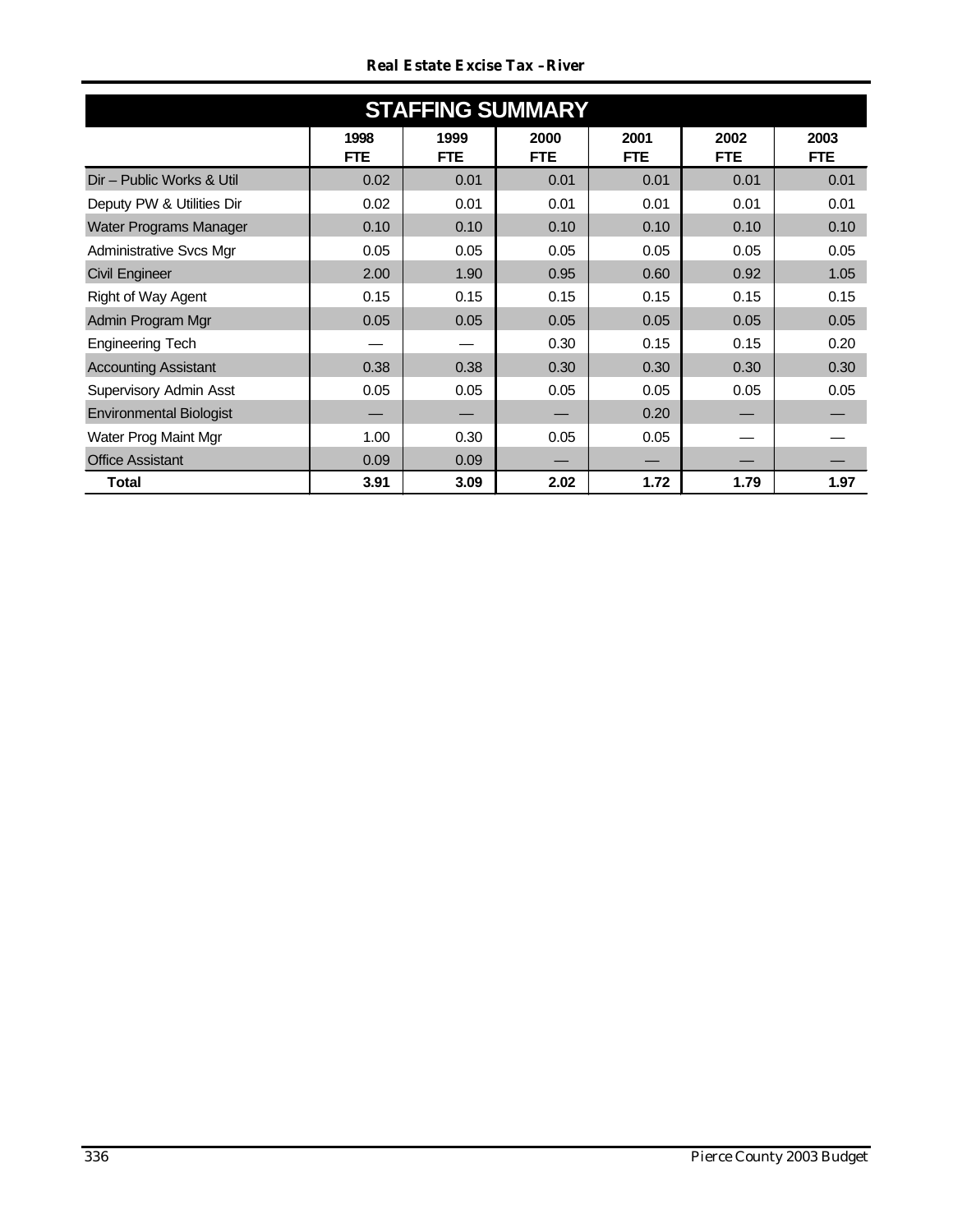# **Surface Water Management Fund**

*Special Revenue Fund*

**The mission of the Water Programs division is to provide comprehensive storm drainage systems which minimize economic loss and enhance water quality; to maintain the flood control capacity in the Puyallup, White and Carbon Rivers; to coordinate and facilitate planning and construction of the community's drinking water supply consistent with Pierce County's Coordinated Water System and Comprehensive Plans.**

**Departmental Summary:** The Storm Drainage and Surface Water Management Utility (SWM) was established to provide resources to plan, manage, and maintain the storm drainage and surface water runoff systems within unincorporated Pierce County drainage basin areas. The goals of the utility are to maintain water quality by preventing siltation and erosion of the County's waterways, protect water quality of lakes and aquifers, protect water quality for wildlife and fish habitat, and to minimize property loss from water damage.

> The Flood Control - Rivers Division of SWM maintains the flood-control capacity of about 43 miles of channel in the downstream reaches of the Puyallup, White and Carbon Rivers. Pierce County has adopted the Puyallup River Basin Comprehensive Flood Control Management Plan that establishes maintenance and construction alternatives for the downstream reaches of the three rivers.

#### **Budget Highlights:**

The proposed 2003 Surface Water Management fund budget total is 8.8% above 2002, reflecting a sizeable program of capital improvements (i.e. land purchases and construction projects). The budget also includes a \$2.5 million transfer payment to the City of Lakewood for unspent fees previously collected by the County.

In order to balance this budget we will be using approximately \$4.0 million in prior fund surplus.

### **Performance Measures**

- 1) Complete two watershed basin plans and initiate two additional basin plans by August 31, 2003. (Goals F, H, I)
- 2) Acquire \$6 million in high priority storm drainage capital facilities, flood prone property, habitat acquisition and wetland banking areas by December 31, 2003. (Goals H, I)

| <b>FUNDING SOURCES</b>         |                       |                       |                       |                       |                           |                          |  |  |
|--------------------------------|-----------------------|-----------------------|-----------------------|-----------------------|---------------------------|--------------------------|--|--|
|                                | 2000<br><b>Actual</b> | 2001<br><b>Actual</b> | 2002<br><b>Budget</b> | 2003<br><b>Budget</b> | <b>Absolute</b><br>Change | <b>Percent</b><br>Change |  |  |
| Est Use Of Begin Fund Balance  | \$<br>$-$ \$          | $\qquad \qquad$       | 1,972,430<br>\$       | 3.948.940<br>\$       | 1.976.510<br>\$           | $\frac{9}{6}$<br>100.2   |  |  |
| Taxes                          | (5,709)               | (8,754)               |                       |                       |                           |                          |  |  |
| Intergovernmental Revenue      | 149.880               | 1,363,307             | 572,040               | 149.400               | (422, 640)                | (73.9)                   |  |  |
| <b>Charges For Services</b>    | 12,308,388            | 12,572,696            | 13,058,800            | 13,369,000            | 310.200                   | 2.4                      |  |  |
| Miscellaneous Revenue          | 1,054,800             | 772,858               | 912,000               | 500,000               | (412,000)                 | (45.2)                   |  |  |
| <b>Other Financing Sources</b> | 51.314                | 13.210                |                       |                       |                           |                          |  |  |
| <b>Total</b>                   | 13,558,673            | 14,713,317            | 16,515,270            | 17.967.340<br>S.      | 1.452.070<br>S.           | %<br>8.8                 |  |  |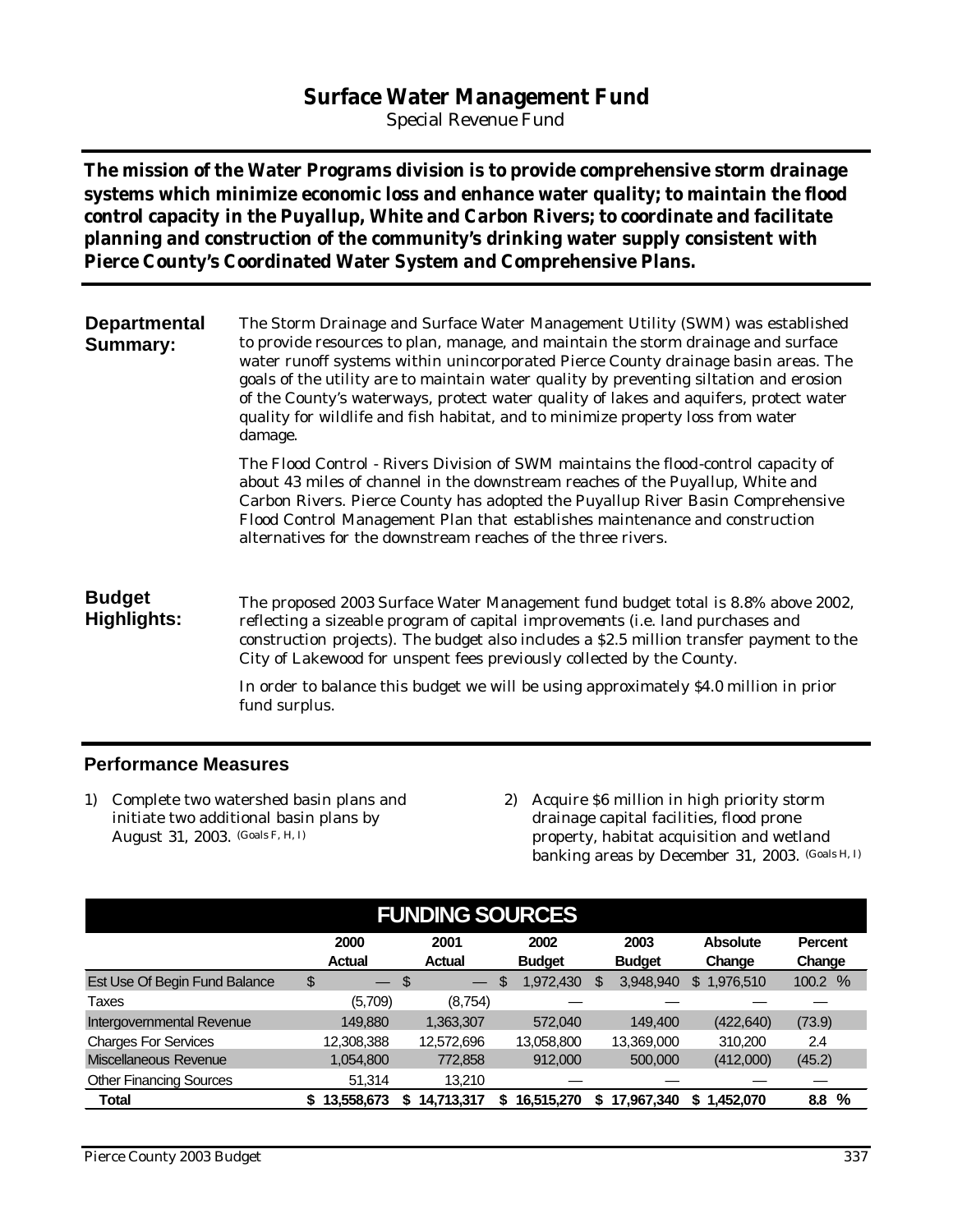|                               | <b>PROGRAM EXPENDITURES</b> |                    |    |                       |   |                       |                           |                          |
|-------------------------------|-----------------------------|--------------------|----|-----------------------|---|-----------------------|---------------------------|--------------------------|
|                               | 2002<br><b>FTE</b>          | 2003<br><b>FTE</b> |    | 2002<br><b>Budget</b> |   | 2003<br><b>Budget</b> | <b>Absolute</b><br>Change | <b>Percent</b><br>Change |
| Drainage Ops & Maint/Admin    | 26.33                       | 27.57              | \$ | 7,438,560             | S | 9,871,290             | \$2,432,730               | 32.7 %                   |
| <b>Water Quality/NPDES</b>    | 4.86                        | 3.83               |    | 1,088,270             |   | 842.990               | (245, 280)                | (22.5)                   |
| Capital Improvement Program   | 6.19                        | 6.19               |    | 6,383,820             |   | 5,515,010             | (868, 810)                | (13.6)                   |
| <b>Endangered Species Act</b> | 0.18                        | 0.10               |    | 164.540               |   | 158.970               | (5,570)                   | (3.4)                    |
| <b>Quarry Operations</b>      | 2.80                        | 2.75               |    | 641,890               |   | 668,690               | 26,800                    | 4.2                      |
| River Improvement             | 5.75                        | 5.69               |    | 798,190               |   | 910,390               | 112,200                   | 14.1                     |
| Total                         | 46.11                       | 46.13              | S. | 16,515,270            | S | 17,967,340            | ,452,070<br>S             | %<br>8.8                 |

# **PROJECT SUMMARY**

|                                              |                                                        |                               | <b>Total Est</b><br><b>Project Cost</b> |                | 2003                    |
|----------------------------------------------|--------------------------------------------------------|-------------------------------|-----------------------------------------|----------------|-------------------------|
| <b>Drainage Basin</b><br>Browns & Dash Point | <b>Project Name</b><br><b>Beach Drive Outfall</b>      | Project #<br>D <sub>176</sub> | $\mathfrak{L}$<br>275,000               | $\mathfrak{S}$ | <b>Budget</b><br>25,000 |
| <b>Clear/Clarks Creek</b>                    |                                                        | D <sub>138</sub>              |                                         |                |                         |
| <b>Clear/Clarks Creek</b>                    | Canyon Creek Bypass<br>144th Street & 94th Avenue East | D174                          | 1,365,800                               |                | 135,000                 |
|                                              |                                                        |                               | 166,000                                 |                | 45,000                  |
| <b>Clear/Clarks Creek</b>                    | Woodland Creek Bypass - PL3                            | D310                          | 3,473,300                               |                | 1,200,000               |
| <b>Clear/Clarks Creek</b>                    | <b>FCAAP Repetitive Loss Acquisition</b>               | D498                          | 285,000                                 |                | 285,000                 |
| Gig Harbor                                   | <b>Crescent Creek Habitat Acquisition</b>              | D <sub>158</sub>              | 1,265,700                               |                | 300,000                 |
| <b>Gig Harbor</b>                            | <b>Wollochet Creek Habitat Acquisition</b>             | D <sub>164</sub>              | 1,425,000                               |                | 25,000                  |
| Gig Harbor                                   | <b>Artondale Creek Culvert Replacements</b>            | D175                          | 126,100                                 |                | 36,700                  |
| <b>Gig Harbor</b>                            | Sylvia Lake Sediment Pond                              | D611                          | 373,000                                 |                | 75,000                  |
| Steilacoom/Clover Creek                      | North Fork Clover Creek                                | D <sub>143</sub>              | 6,250,000                               |                | 100,000                 |
| Steilacoom/Clover Creek                      | Spanaway Airport                                       | D145                          | 430.100                                 |                | 320,100                 |
| Steilacoom/Clover Creek                      | Glen Oaks - P6                                         | D <sub>146</sub>              | 301,100                                 |                | 25,000                  |
| Steilacoom/Clover Creek                      | Spanaway/Maury Creek Habitat                           | D <sub>156</sub>              | 2,000,000                               |                | 500,000                 |
| Steilacoom/Clover Creek                      | <b>Clover Creek Habitat</b>                            | D <sub>157</sub>              | 2,385,000                               |                | 700,000                 |
| Steilacoom/Clover Creek                      | <b>Brookdale Pit</b>                                   | D <sub>159</sub>              | 513,500                                 |                | 400,000                 |
| Steilacoom/Clover Creek                      | Frederickson/192nd Street                              | D <sub>165</sub>              | 1,090,500                               |                | 20,000                  |
| Steilacoom/Clover Creek                      | 224th Street & 46th Avenue Infiltration Pond           | D <sub>167</sub>              | 395,000                                 |                | 25,000                  |
| Steilacoom/Clover Creek                      | 136th Street Pipeline                                  | D <sub>178</sub>              | 185,000                                 |                | 25,000                  |
| Steilacoom/Clover Creek                      | 128th Street East and 14th Avenue East                 | D327                          | 4,759,700                               |                | 150,000                 |
| <b>Muck Creek</b>                            | <b>Muck Creek Habitat Acquisition</b>                  | D <sub>161</sub>              | 1,355,000                               |                | 455,000                 |
| <b>Muck Creek</b>                            | <b>Christian-Muck Road</b>                             | D <sub>166</sub>              | 393.500                                 |                | 20.000                  |
| Mid-Puyallup River                           | Mid-Puyallup Floodprone Property Acquisition           | D177                          | 859,500                                 |                | 133,500                 |
|                                              | <b>Subtotal</b>                                        |                               | 29,672,800                              |                | 5,000,300               |
| All                                          | General Capital Improvement Project Support            | D <sub>100</sub>              |                                         |                | 514,710                 |
|                                              | <b>Total CIP</b>                                       |                               | \$29,672,800                            | \$             | 5,515,010               |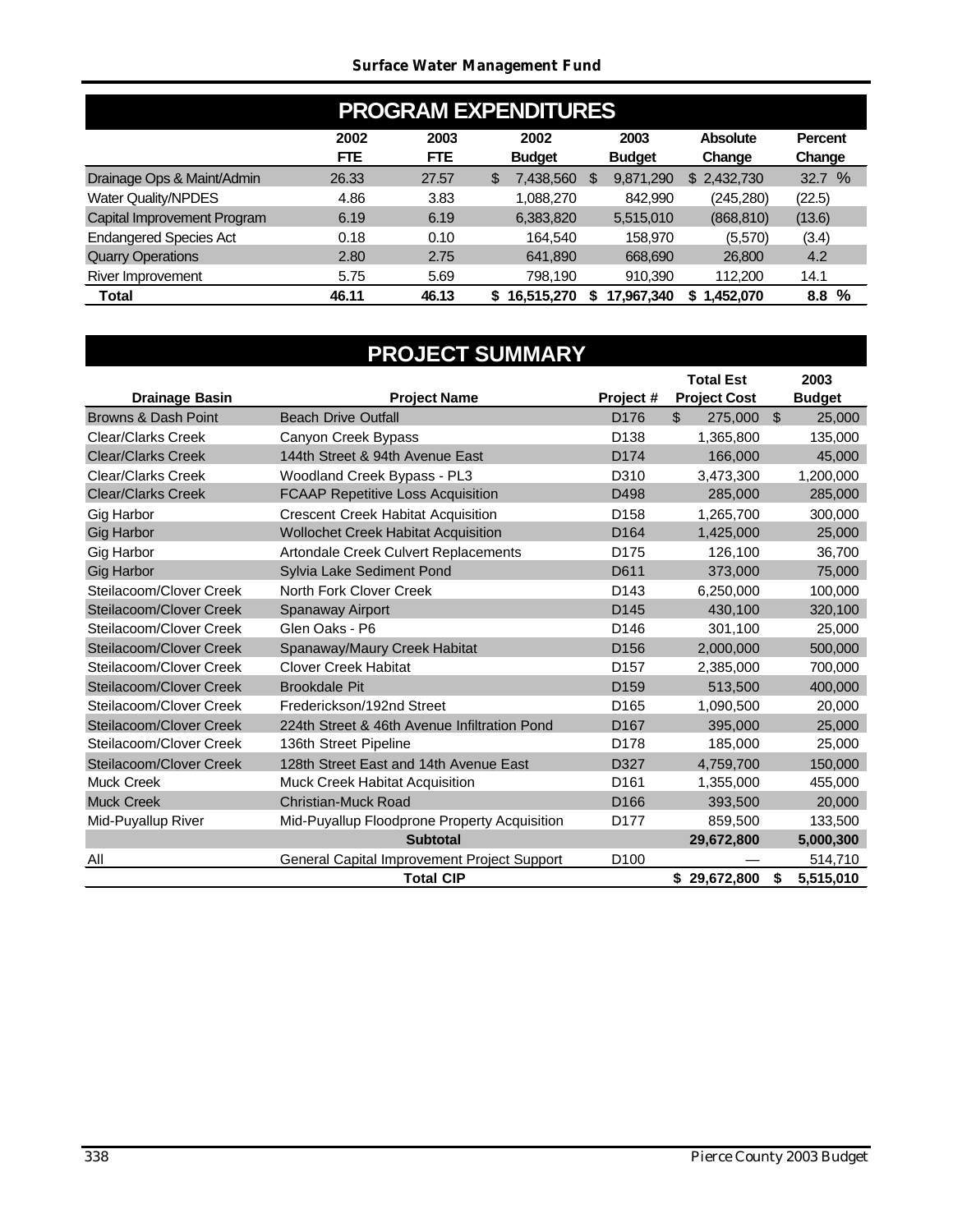#### *Surface Water Management Fund*

| <b>STAFFING SUMMARY</b>         |                    |                    |                    |                    |                    |                    |  |  |
|---------------------------------|--------------------|--------------------|--------------------|--------------------|--------------------|--------------------|--|--|
|                                 | 1998<br><b>FTE</b> | 1999<br><b>FTE</b> | 2000<br><b>FTE</b> | 2001<br><b>FTE</b> | 2002<br><b>FTE</b> | 2003<br><b>FTE</b> |  |  |
| Dir - Public Works & Util       | 0.08               | 0.07               | 0.07               | 0.07               | 0.17               | 0.17               |  |  |
| Deputy PW & Utilities Dir       | 0.08               | 0.07               | 0.07               | 0.07               | 0.17               | 0.17               |  |  |
| Water Programs Manager          | 0.30               | 0.30               | 0.60               | 0.60               | 0.60               | 0.70               |  |  |
| <b>Administrative Svcs Mgr</b>  | 0.30               | 0.30               | 0.30               | 0.30               | 0.30               | 0.30               |  |  |
| <b>Civil Engineer</b>           | 6.00               | 6.10               | 8.55               | 8.90               | 9.93               | 9.80               |  |  |
| Planner                         | 3.50               | 3.50               | 4.00               | 3.00               | 5.00               | 4.90               |  |  |
| Water Prog Maint Mgr            |                    | 0.70               | 0.95               | 0.95               | 1.00               | 1.00               |  |  |
| <b>Environmental Biologist</b>  |                    |                    | 1.00               | 0.80               | 0.40               | 0.50               |  |  |
| <b>Water Quality Specialist</b> | 1.00               | 1.00               | 1.00               | 1.00               | 1.00               | 1.00               |  |  |
| <b>Right of Way Agent</b>       | 0.35               | 0.35               | 0.35               | 0.35               | 0.35               | 0.35               |  |  |
| <b>Heavy Equipment Operator</b> |                    |                    |                    |                    | 4.00               | 4.00               |  |  |
| Admin Program Mgr               | 0.40               | 0.40               | 0.40               | 0.40               | 0.40               | 0.40               |  |  |
| <b>Engineering Tech</b>         | 7.50               | 6.40               | 7.70               | 9.15               | 8.65               | 8.70               |  |  |
| Public Works Supv               | 1.00               | 1.00               | 1.00               | 1.00               | 1.00               | 1.00               |  |  |
| <b>Accounting Assistant</b>     | 2.22               | 2.27               | 2.35               | 2.35               | 2.40               | 2.40               |  |  |
| <b>River Technician</b>         | 5.00               | 5.00               | 6.00               | 6.00               | 6.00               | 6.00               |  |  |
| <b>Supervisory Admin Asst</b>   | 0.15               | 0.15               | 0.15               | 0.15               | 0.15               | 0.15               |  |  |
| <b>Administrative Assistant</b> |                    |                    |                    | 0.15               | 0.35               | 0.35               |  |  |
| Maintenance Office Mgr          | 1.00               | 1.00               | 1.00               | 1.00               | 1.00               | 1.00               |  |  |
| <b>Office Assistant</b>         | 2.17               | 2.17               | 2.26               | 2.26               | 2.26               | 2.26               |  |  |
| <b>Administrative Aide</b>      |                    | 1.00               | 1.00               | 1.00               | 0.98               | 0.98               |  |  |
| River Improvement Spec          | 4.00               | 4.00               | 4.00               | 4.00               |                    |                    |  |  |
| <b>GIS Technician</b>           |                    |                    | 0.40               |                    |                    |                    |  |  |
| <b>Total</b>                    | 35.05              | 35.78              | 43.15              | 43.50              | 46.11              | 46.13              |  |  |

| <b>WORKLOAD SERVICE DATA</b>    |                |               |        |                |               |                 |                 |  |  |
|---------------------------------|----------------|---------------|--------|----------------|---------------|-----------------|-----------------|--|--|
|                                 | Unit of        | 1998          | 1999   | 2000           | 2001          | 2002            | 2003            |  |  |
|                                 | <b>Measure</b> | <b>Actual</b> | Actual | <b>Actual</b>  | <b>Actual</b> | <b>Estimate</b> | <b>Estimate</b> |  |  |
| Inquiries/drainage reviews      | Each           | 700           | 702    | 202            | 201           | 100             | 100             |  |  |
| Public meeting presentations    | Meetings       | 60            | 100    | 102            | 50            | 55              | 55              |  |  |
| Drainage plan reviews           | <b>Plans</b>   | 150           | 60     | 65             | 40            | 35              | 35              |  |  |
| SEPA checklist/EIS reviews      | <b>Plans</b>   | 100           | 50     | 60             | 55            | 50              | 50              |  |  |
| Project plans developed         | <b>Plans</b>   | 5             | 3      | $\overline{4}$ | 4             | $5\phantom{.0}$ | $\overline{4}$  |  |  |
| Drainage studies                | Each           | 4             | 4      | 4              | 6             | 8               | 14              |  |  |
| NPDES compliance                | <b>Hours</b>   | 8,521         | 5,576  | 7,973          | 9,477         | 9,550           | 11,000          |  |  |
| Access roads                    | <b>Hours</b>   | 1,564         | 608    |                |               |                 |                 |  |  |
| Access roads                    | <b>Miles</b>   |               |        | 18.0           | 5.2           | 5.0             | 5.0             |  |  |
| Vegetation control              | Hours          | 1,002         | 172    | 400            | 2,004         | 1,500           | 1,500           |  |  |
| Dike repair                     | Tons           | 2,084         | 2,796  | $\blacksquare$ | 4,653         | 5,000           | 5,000           |  |  |
| Quarry operations               | Tons           | 5,600         | 10,545 | 18,950         | 3,875         | 5,000           | 5,000           |  |  |
| Retention/Detention pond maint. | # of sites     | 72            | 81     | 49             | 95            | 40              | 40              |  |  |